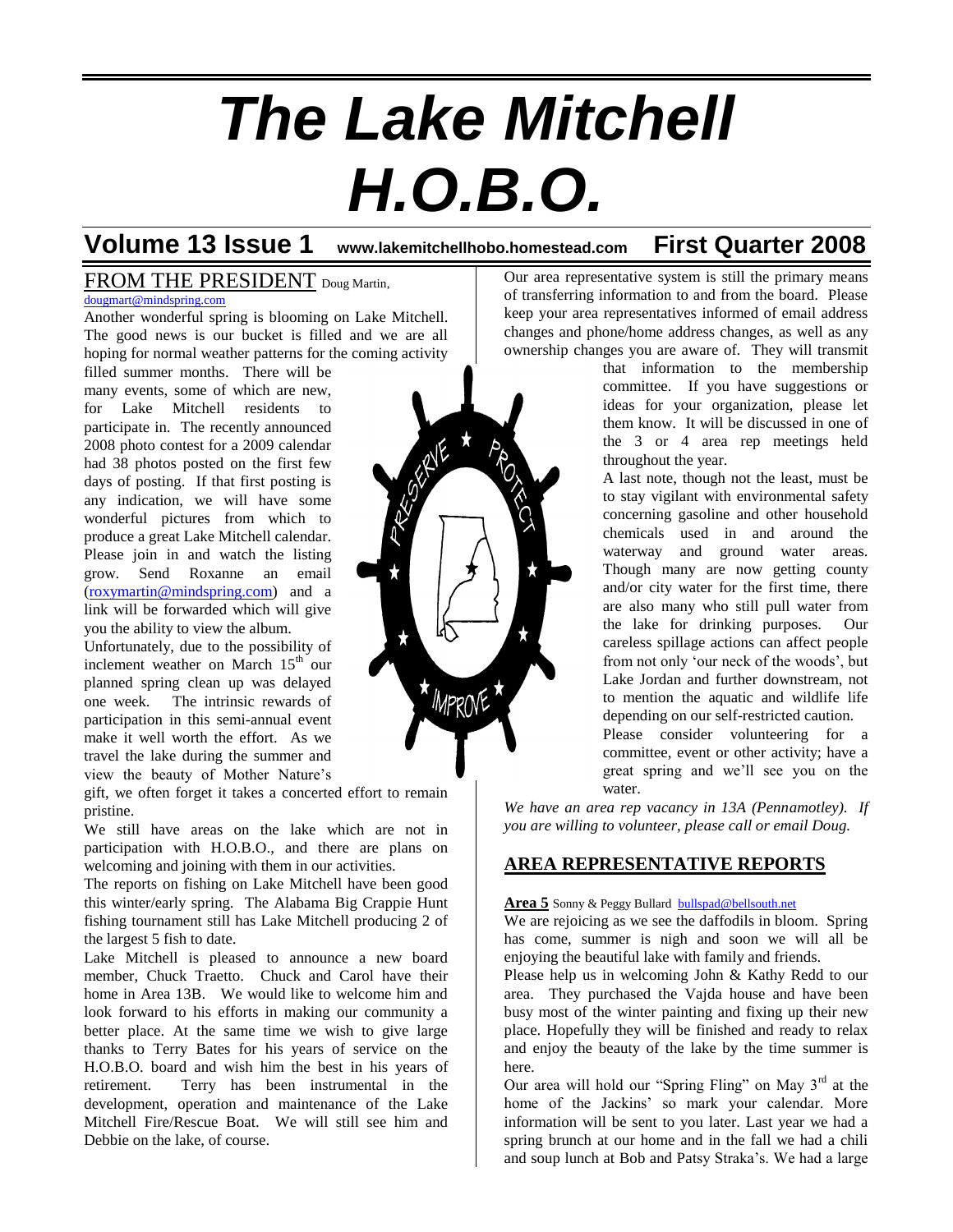turnout and had a fun time at both so make your plans to be with us this year and let's get to know each other better.

Other events you may want to mark on your calendar are the H.O.B.O. picnic on June  $7<sup>th</sup>$  at 4:00 P.M. at Higgins Ferry Park and the  $4<sup>th</sup>$  of July parades and fireworks. For the picnic just bring a dish and come and meet more of the wonderful people on Lake Mitchell. Meat and drinks are provided. The  $4<sup>th</sup>$  of July celebration will begin at 10:00 A.M. with the Pontoon Boat Parade leaving from Higgins Ferry and the Speed Boat Parade at 2:00 P.M. from Blue Creek Marina. Fireworks will be at 9:00 P.M. in Cargile Creek. Mark your calendars for these fun events. If any of you are located where you do not have a great view of the main lake give us a call and we would be glad for you to join us atop our boat house. Be safe, be blessed and have a great summer.

#### Area 9 Dale & Patty Vann [RDVANN@bellsouth.net](mailto:RDVANN@bellsouth.net)

Hello to everyone in Area 9. Today, as I write this, March 3, hopefully the worst of the cold weather will be gone and by the time you are reading this spring will be upon us. The river is at full pool and let's hope it stays that way through the summer. My boat has not been in the water since last July. I am sure some of you have the same situation.

Let me remind each of you who have not paid your 2008 Lake Mitchell H.O.B.O. membership dues to please do so. The H.O.B.O. leadership team works hard to make Lake Mitchell an area you can be proud of. We need your support, so please join.

As usual, Patty and I will have our annual Memorial weekend get-together. For those of you who attend, you know we have a good time and some pretty good discussions. We look forward to seeing everyone on Saturday, May 24 from 9 AM until 11 AM. More information will be sent to you at a later date.

Water, water, where is the water. As of today, it looks like we all should have county water by June. For those of us who come in on County Road 264 you can see it is on the way.

Tommy and Rhonda Yearout are in the process of remodeling their home. It looks good and improves our area.

Now something new…lets call it "meet your neighbor".

#### Name: Beth Dozier

Beth is a full-time resident of Area 9. Her place was built by her mom and dad in 1957. She remembers as a young girl spending the summer on Walnut Creek and meeting young friends from other parts of Lake Mitchell. Lake traffic was not nearly as congested back then as it is today. Beth enjoys watching the Lake Mitchell sunrise and sunsets, the wild animals (deer, squirrels, fox, and turkeys) and especially the two ducks – Fred and Ethel.

Beth's husband, Tom, passed away several years ago. She appreciates the support and friendship of her neighbors, especially when it comes to removing fallen trees from her driveway.

Beth knows Lake Mitchell, now we know a little about Beth Dozier.

**Area 15** Anita & Jerry Lawson [anitalawson@bellsouth.net](mailto:anitalawson@bellsouth.net) The spring lake clean up will have come and gone by the time you are reading this. Let's remember to do our part as well as another's part in keeping our lake clean this summer.

Summer is on the way! Just a tidbit about hydrangeas if you have any in your yard: to obtain pink blossoms just add lime to your soil; to have blue blossoms just add aluminum sulfate with 10-10-10 fertilizer in April and July each year.

See you all this summer.

#### **COMMITTEE REPORTS**:

**Water Quality Report** Sam Piccolo, Chairman

| <b>PARAMETER</b> | <b>ACCEPTABLE</b> | <b>SIX SITE</b> |
|------------------|-------------------|-----------------|
|                  | <b>RANGE</b>      | <b>AVERAGE</b>  |
| Dissolved $O2$   | $5-9$             | 9.49            |
| pН               | $6.5 - 8.2$       | 7.63            |
| Alkalinity       | $20+$             | 78.53           |
| <b>Hardness</b>  | $10 - 120$        | 68.82           |
| $\sim$           |                   |                 |

Quarterly Report Average Water Quality

A low **dissolved oxygen** level indicates a demand on the oxygen in the system. Pollutants such as inadequately treated sewage as well as decaying natural organic matter can cause low oxygen levels. The **ph** scale ranges from very acidic such as battery acid to very basic such as household lye. The midsection of the scale between 6.5 to 8.2 is optimal for most organisms. If a body of water has an abundance of buffering materials causing high **total alkalinity**, it is more stable and resistant to ph changes. When alkalinity is above 20mg/l there is a marked increase in nutrient utilization**. Hardness** refers primarily to the amount of calcium and magnesium, which enters the water mainly by leaching of rocks. Both minerals are essential to the development and growth of aquatic plants and animals.

#### **BULLETIN BOARD**

#### **2008 Calendar of Events**

H.O.B.O. is your organization! Members are welcome at all meetings and social functions. Annual membership dues in H.O.B.O. are \$25.00 per family, payable each January. See the back page of this newsletter for the applicable form.

| Apr 20        | 2 p.m.      | Area Rep meeting                     | Martin home          |
|---------------|-------------|--------------------------------------|----------------------|
| May 2         |             | 6:30 p.m. Board of Directors meeting | <b>FUMC</b>          |
| June 7        | 4 p.m.      | <b>Annual Picnic</b>                 | <b>Higgins Ferry</b> |
| June 8        | 2 p.m.      | Area Rep meeting                     | Martin home          |
| June 15       |             | newsletter deadline                  |                      |
| July 4        | 10 a.m.     | Pontoon boat parade                  | <b>Higgins Ferry</b> |
|               | 2 p.m.      | Speed boat parade                    | <b>Blue Creek</b>    |
|               | 9 p.m.      | <b>Fireworks</b>                     | <b>Cargile Creek</b> |
| Aug 8         | $6:30$ p.m. | Board of Directors meeting           | <b>FUMC</b>          |
| Aug 10        | 2 p.m.      | Area Rep meeting                     | <b>TBA</b>           |
| Sept 15       |             | newsletter deadline                  |                      |
|               |             |                                      |                      |
| Oct 24        |             | 6:30 p.m. Board of Directors meeting | <b>FUMC</b>          |
| Oct 25        | 8 a.m.      | Fall lake clean-up                   | <b>Higgins Ferry</b> |
| <b>Nov 21</b> | 7 p.m.      | <b>Annual General Membership</b>     | <b>TBA</b>           |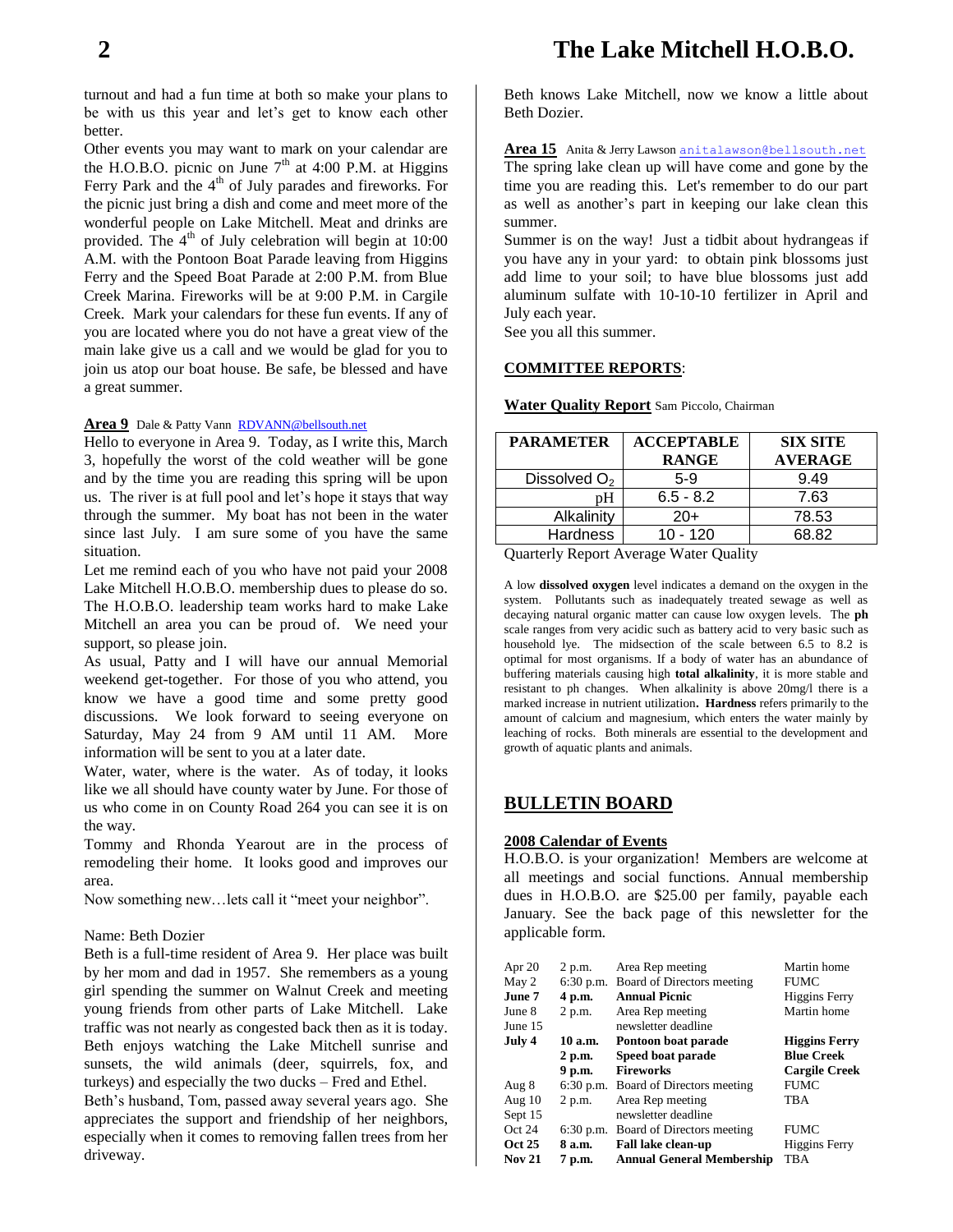## **3 The Lake Mitchell H.O.B.O.**

**meeting** Dec 15 newsletter deadline

#### **Lake Mitchell H.O.B.O. Photo Calendar Contest**

Lake Mitchell H.O.B.O. is sponsoring a photo contest during 2008 for the production of a 2009 Lake Mitchell Calendar. There will be 13 photos chosen from the submissions and 1 of the 13 will be the 'Best in Show' and chosen for the front of the calendar.

All proceeds from calendar sales will be used to fund a Lake Mitchell H.O.B.O. Environmental Scholarship to be awarded in the spring of 2009 to a deserving recipient. The details of the scholarship will be announced later this spring or early summer.

Please note the criteria for submission of photos below:

**\***All photos must be digitally produced (scanned regular photos cannot be accepted due to the image quality for calendar purposes)

**\***All photos will be uploaded to [www.shutterfly.com.](http://www.shutterfly.com/) If you wish to view the photos on shutterfly, please email [roxymartin@mindspring.com](mailto:roxymartin@mindspring.com) and a link will be forwarded via email

**\***A photo cd may be mailed to Roxanne Martin at 1409 County Rd 261, Clanton, 35046; or photos can be emailed to [roxymartin@mindspring.com.](mailto:roxymartin@mindspring.com) Please make sure your name is on the correspondence for identification purposes. **\***Photos submitted should be centered on the Lake Mitchell community and its' environment: landscapes, wildlife, etc.

You may enter as many photos as you wish. Photos will be accepted between March 15, 2008 and August 15, 2008.

Peach Parade 2008 Judy Murchison, [gugga4@bellsouth.net](mailto:gugga4@bellsouth.net)

The annual Peach Festival will be held in Clanton the last weekend of June 2008. They plan to again have the "Peach Jam" on Friday night in downtown Clanton.

On Saturday the  $28<sup>th</sup>$  of June they will host the annual "Peach Parade". It will leave Fred's parking lot, jog over to Hwy 31 at  $5<sup>th</sup>$  Ave N, turn on  $2<sup>nd</sup>$  Ave N and come back up  $6^{th}$  St to  $4^{th}$  Ave N. Last year H.O.B.O. sponsored a float in the parade with a pontoon boat provided by *Skier's Marine*. We had great "throw" items given away and it was fun to be represented in the greater local community. Plan to come out this year wearing your *Renew Our Rivers* shirts to watch the parade and check out our float!

#### **Update from the Fireworks Committee** Jim McCormick [jmac51@bellsouth.net](mailto:jmac51@bellsouth.net)

Every year we try to improve on our fireworks show. We have received many favorable comments about the changes we made last year. Well, this year will be our biggest leap yet.

While we are limited in space as to the size of show we can produce, we are learning how to make adjustments in our staging to give you a "fuller sky". To do this we have enlisted the help of a nationally known pyrotechnical company to help in the design of our show. Our goal is to have the shells shot at various angles to fill the sky to a more 180 degrees than the narrow window we have been filling. Also, we will be adding a different shell size so the show will be "stacked" at different times from 300', 400', 500', and 650 feet.

We will keep the music patriotic but will compress some of the songs to cull some of the slow soft spots and amplify the crescendos. The show will be a few minutes shorter but shot 2 seconds per shell faster to increase the pace with the intent to have a shell in the air at all times to eliminate "black sky".

We have received our permits from the State Fire Marshal as well as the Federal license from ATF. By the time you read this we will be in the process of selecting our shells individually by type, so this year the shell going off in the sky will correspond to the selected music.

There is a lot to do, that's why we start in February. But what we do is not hard, we have too much fun doing it, and as Larry the Cable Guy says we have several months to " Git er Done".

While we are gathering helpful hints from all known sources, this fireworks tradition is still 100% Lake Mitchell. All of the efforts of this show from the planning to the labor are performed by your fellow H.O.B.O. members.

We are all looking forward to all of the July  $4<sup>th</sup>$  festivities from the boat parades during the day to the fireworks show at 9pm in Cargile Creek. If you are unable to hear the fireworks music over the four giant speakers we will have, just tune into 96.9 FM at 9 pm.

There are many people to thank but I will wait until another time to mention them by name. But until then, you will be able to recognize them at River Church. They will be the ones with the singed eyebrows!!

#### **More about Fireworks** – Judy Murchison, Publicity [gugga4@bellsouth.net](mailto:gugga4@bellsouth.net)

It seems like every year our fireworks show gets better and better. We all are so fortunate to have McCormick & Company here on our lake to put on such a great show for us. We jokingly say "McCormick  $& Company" - but it is$ actually Jim & Tricia McCormick in Area 4, their two sons and many of their dedicated friends that work so hard to give us this show every July  $4<sup>th</sup>$ . It's a tradition!

What a wonderful patriotic way to celebrate our **FREEDOM**. The music, fireworks, and gathering of friends and families in their boats in Cargile Creek are a sight to see and enjoy. It's a family gathering. Don't miss it July  $4<sup>th</sup>$  at 9:00 P.M. in Cargile Creek.

Contributions are much appreciated for this show. See the back of this newsletter for where to send them.

**Don't forget to say a special prayer for our armed forces who are maintaining the freedom we celebrate.**

#### **October 25 is Lake Mitchell Fall Cleanup**

Put the date on your calendars now! A fun way to fellowship and help your lake home remain beautiful.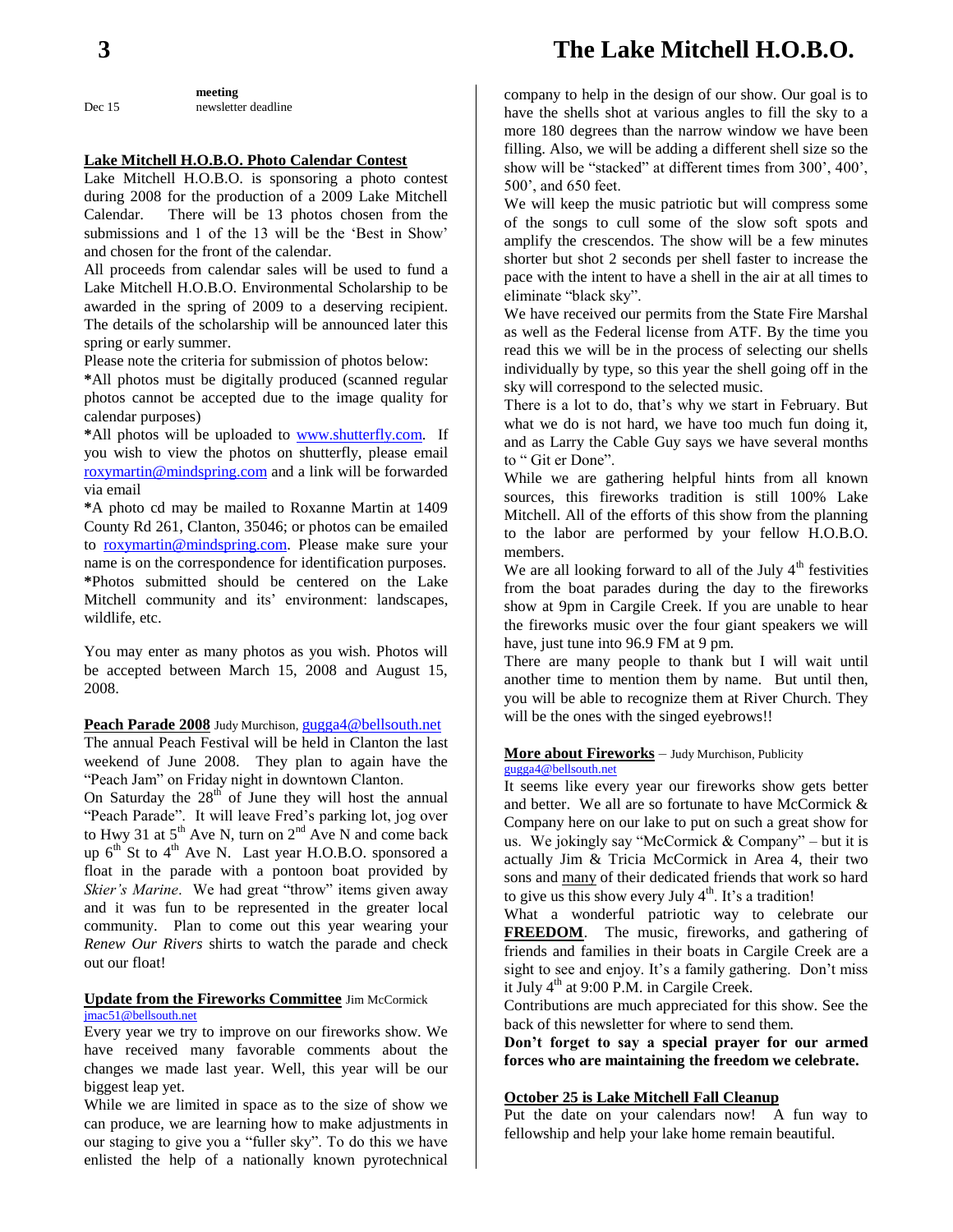## **4 The Lake Mitchell H.O.B.O.**

Please contact Larry Waldron at (205) 987-7217, or Doug Martin (205) 755-0863 for more information.

#### **ANNOUNCEMENTS**

*If you have an announcement to submit please email the notice to [beckmau@earthlink.net](mailto:beckmau@earthlink.net) and [gugga4@bellsouth.net](mailto:gugga4@bellsouth.net) for editing and inclusion.*

#### **You can now be a "Good Neighbor" in another way!**

You now have an opportunity to give and take, or sell and buy with your lake neighbors. We are offering this opportunity to any current (annual dues paid) member of our organization. These "ads" will be accepted in a "good neighbor" format. If you have an item to sell or give away, or are looking for an item, you may submit a written request to Becki McCallum at [beckmau@earthlink.net.](mailto:beckmau@earthlink.net) She will verify that you are a current member and reserve the right to edit the content. Any requests for publication need to be made by the newsletter deadline posted on the above calendar.

*These are a sample of the format – and real advertisements!*

**From Fred Rogers in Area 15**: I have a 1977 Glastron classic runabout (21'). It is 188HP I/O, very clean, runs good; plus it has a dual wheel repainted trailer. I am ready to let this classic boat have a new owner to love and care for it for \$2500.00. Please call me at 205-822-2418 if you are interested.

**From Ross Robinson in Area 3:** We have a purple tube that has floated up to our cabin. If anyone has lost one feel free to call Ross or Ann at 755-3583.

#### **East Chilton Fire Department**

East Chilton Fire Department has a new website. Check them out at [www.eastchiltonfire.com.](http://www.eastchiltonfire.com/)

#### **Updated Marina information**

**Blue Creek Marina** – 755-1198 Gas available 24 hours with MasterCard or Visa Store will open after Memorial Day. *Public Camping area has permanently closed***.**

**Grace's Marina** – 280-4110 Hours Mon-Thurs 10a.m. – 2p.m. Friday & Saturday 10a.m. – 8p.m. Sunday  $1p.m. - 8 p.m.$ After Memorial Day: Mon-Thurs – 10a.m. –6p.m. Wed – Close at 4:00 p.m. Friday & Saturday 10a.m. – 8p.m. Sunday  $-1$ p.m.  $-8$ p.m. Store, convenience items, self serve lunch, drinks & snacks. Ice/oil also available.

#### **Lake Mitchell Marina** - 755-8100

Open Thursday 9a.m.-5p.m. Friday & Saturday 9a.m. – 9p.m. Sunday 12p.m. – 5p.m. Restaurant - Serving steak, catfish, chicken dinners as well as Hot Dogs & Hamburgers. Gas/Minnows are available anytime. Julius McMinn is onsite (lives in the apartment upstairs).

#### **Barrett's Fish Camp** - (256) 377-4728

Call to verify Edsel Hughes is there. Gas, Minnows, Worms & Snacks

#### **How do you know you are a member?**

Your newsletter mailing label will have an "M" and the digits "08" if we have received your dues for the 2008 calendar year. The first line also contains a digit(s) representing the area where you reside on the lake. Use this digit to determine who to contact as your area rep. We value your membership yearly! Your dues help support projects sponsored by the organization and every little bit helps. Thank you for your continued support.

**Permitting and Building on the lake** Keisa Sharpe, Alabama Power Company

With more subdivisions springing up around our lakes, there is a need for a consistent shoreline management program. Alabama Power Company is asking contractors and builders around Lay, Mitchell, Jordan and Bouldin reservoirs to help with this program by contacting our Clanton office to obtain a permit before you build.

No construction can begin on structures along the shoreline or in a flood control area before the required **Lakeshore Use Permit** is obtained from the property owner. The property owner must contact Alabama Power Company and submit the application, which includes a copy of their deed, a detailed drawing of the proposed structure, and signed guidelines. This application must be approved by our Clanton office contact Gala Wheat. The permit fee is \$250.

Once Alabama Power Company has approved the application, a company representative will place a temporary construction tag on site. No construction is to begin until this tag is in place. And note: contractors do not have authority to approve any construction; they must bring the permit application to the Clanton office for approval.

Working without a valid permit has always been prohibited, but some contractors seem to be inadvertently violating this requirement. Noncompliance with this requirement includes such practices as working under an expired permit, beginning work based on a promise from the property owner that a permit will soon be granted, and failure to contact Alabama Power Company to obtain a required permit.

The number for the Clanton office is (205) 755-4420, or call toll-free